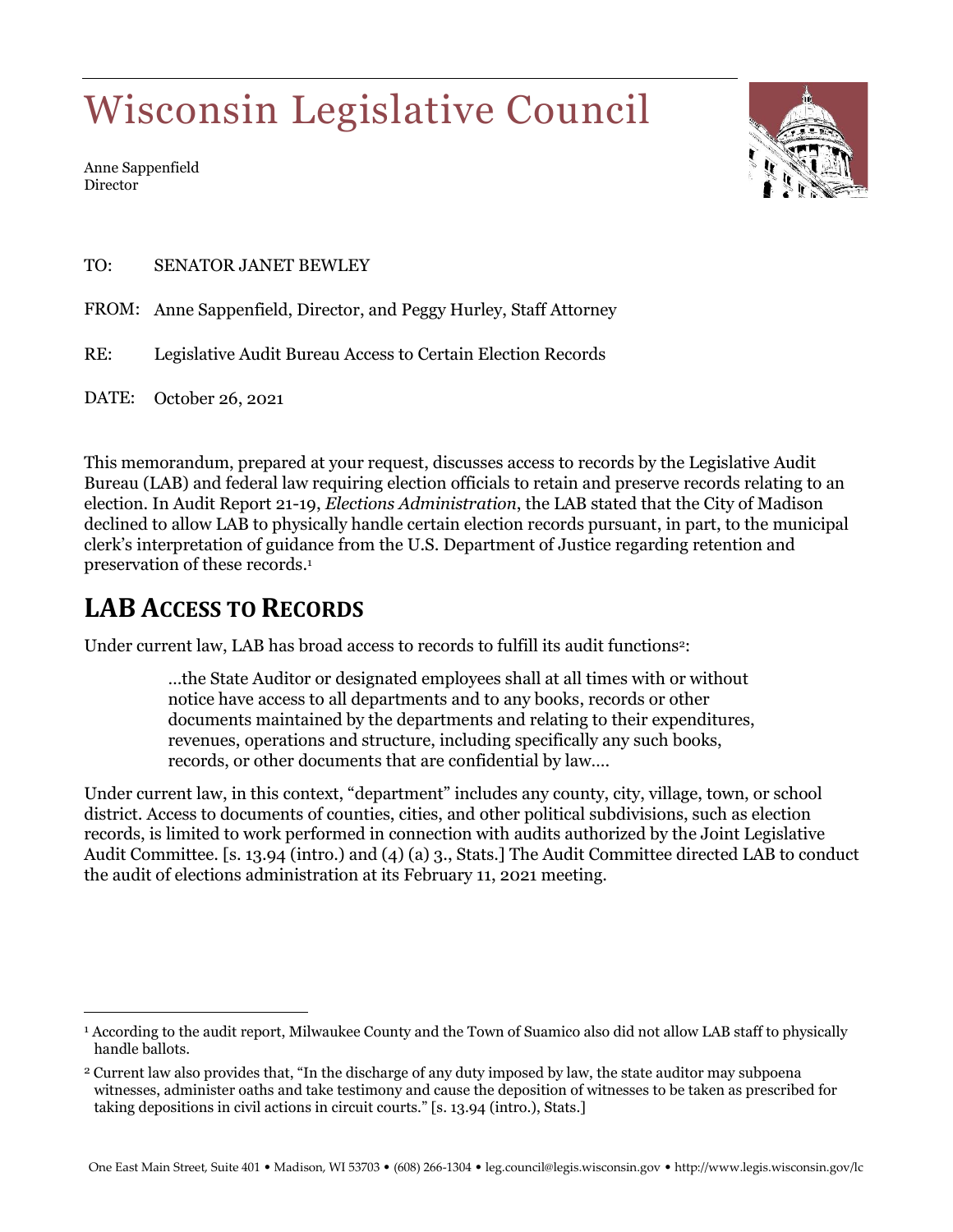### **ELECTION RECORDS RETENTION AND PRESERVATION UNDER FEDERAL LAW**

According to Audit Report 21-19, certain clerks did not permit LAB staff to physically handle certain election records, citing federal law relating to retention and preservation of election records.

#### **Federal Law**

 $\overline{a}$ 

For federal elections, federal law governs the retention of relevant election records. Specifically, the Civil Rights Act of 1960 requires elections officials to "retain and preserve" all records relating to any "act requisite to voting" for 22 months after the conduct of "any general, special, or primary election" at which citizens vote for "President, Vice President, presidential elector, Member of the Senate, [or] Member of the House of Representatives." [52 U.S.C. § 20701.]

Wisconsin law complies with the federal directive, requiring all "ballots, applications for absentee ballots, registration forms, or other records and papers requisite to voting at any federal election, other than registration cards" be retained for 22 months, except that data contained in a detachable recording unit or compartment for use with tabulating equipment for an electronic voting system may be transferred to a removable disk, which must be retained for 22 months. [s. 7.23 (1) (f) and (g), Stats.]

#### **U.S. Department of Justice Guidance**

On July 28, 2021, the U.S. Department of Justice published a guidance document entitled [Federal Law](https://www.justice.gov/opa/press-release/file/1417796/download)  [Constraints on Post-Election](https://www.justice.gov/opa/press-release/file/1417796/download) "Audits." A press release accompanying the publication of the guidance document stated that the guidance was issued to protect the right to vote for all Americans.

The guidance document noted that post-election audits are often guided by state law, but stated that "regardless of the relevant state law, federal law imposes additional constraints with which every jurisdiction must comply." Specifically, the guidance document cited the Civil Rights Act of 1960, the Voting Rights Act of 1965, the National Voter Registration Act of 1993, and the Civil Rights Act of 1957. However, the provisions of the Civil Rights Act of 1960 are most relevant to this memorandum. 3

Noting that the Civil Rights Act of 1960 "protects the right to vote by ensuring that federal elections records remain available in a form that allows for the Department to investigate and prosecute both civil and criminal elections matters under federal law," the guidance document warned that "[w]here election records leave the control of elections officials, the systems for maintaining the security, integrity and chain of custody of those records can easily be broken. Moreover, where elections records are no longer under the control of elections officials, this can lead to a significant risk of the records being lost, stolen, altered, compromised, or destroyed."

The guidance document stated that in the view of the U.S. Department of Justice, the Civil Rights Act requires the covered election materials to "be retained either physically by election officials themselves, or under their direct administrative supervision." The guidance document does not define the phrase "direct administrative supervision" but emphasizes that "document retention requirements of this

<sup>3</sup> In discussing the possibility of a post-election canvass of voters, as proposed by some proponents of post-election audits, the guidance document cited Section 11(b) of the Voting Rights Act of 1965, Section 12 of the National Voter Registration Act of 1993, and Section 131 of the Civil Rights Act of 1957, as prohibiting potential voter intimidation, coercion, or threat. The guidance document noted that any post-election canvassing or contact with voters "must ensure that the way those reviews are conducted has neither the purpose nor the effect of dissuading qualified citizens from participating in the electoral process."